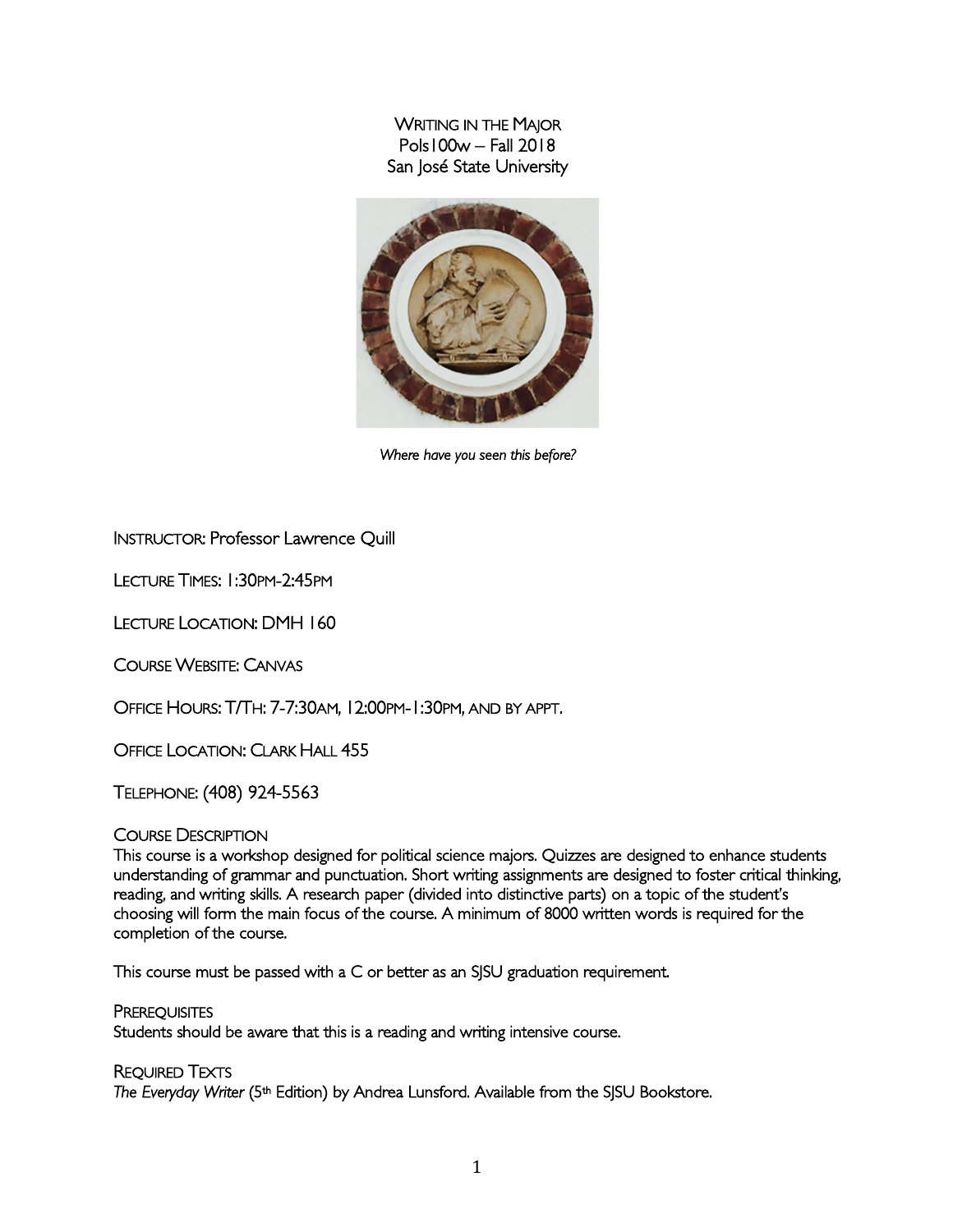Useful Resources http://www.sjsu.edu/writingcenter/onlineresources/

# http://www.sjsu.edu/writingcenter/handouts/index.html

The SJSU Writing Center is located in Clark Hall, Suite 126. All Writing Specialists have gone through a rigorous hiring process, and they are well trained to assist all students at all levels within all disciplines to become better writers. In addition to one-on-one tutoring services, the Writing Center also offers workshops every semester on a variety of writing topics. To make an appointment or to refer to the numerous online resources offered through the Writing Center, visit the Writing Center website: www.sjsu.edu/writingcenter.

For additional resources and updated information, follow the Writing Center on Twitter and become a fan of the SJSU Writing Center on Facebook."



# STUDENT LEARNING OBJECTIVES

This course is a required "core" course for Political Science majors. It fulfills the Written Communication II (Z) General Education Requirement. Success in this course is dependent upon active engagement with the reading, research, and writing process. By the end of the course, students should feel comfortable writing short and long pieces, be comfortable revising and editing their own work and that of others, and be comfortable presenting their ideas to an audience.

| $A+$           | 97-100     |
|----------------|------------|
| $\mathsf{A}$   | 93-96      |
| $A -$          | 90-93      |
| $B+$           | 86-89      |
| B              | 83-85      |
| $B-$           | 80-82      |
| $\overline{C}$ | 77-79      |
| $\overline{C}$ | 73-76      |
| $\overline{C}$ | 70-72      |
| $D+$           | 66-69      |
| D              | 63-65      |
| $D -$          | $60 - 62$  |
| NP or F        | 59 or less |

Grading Scale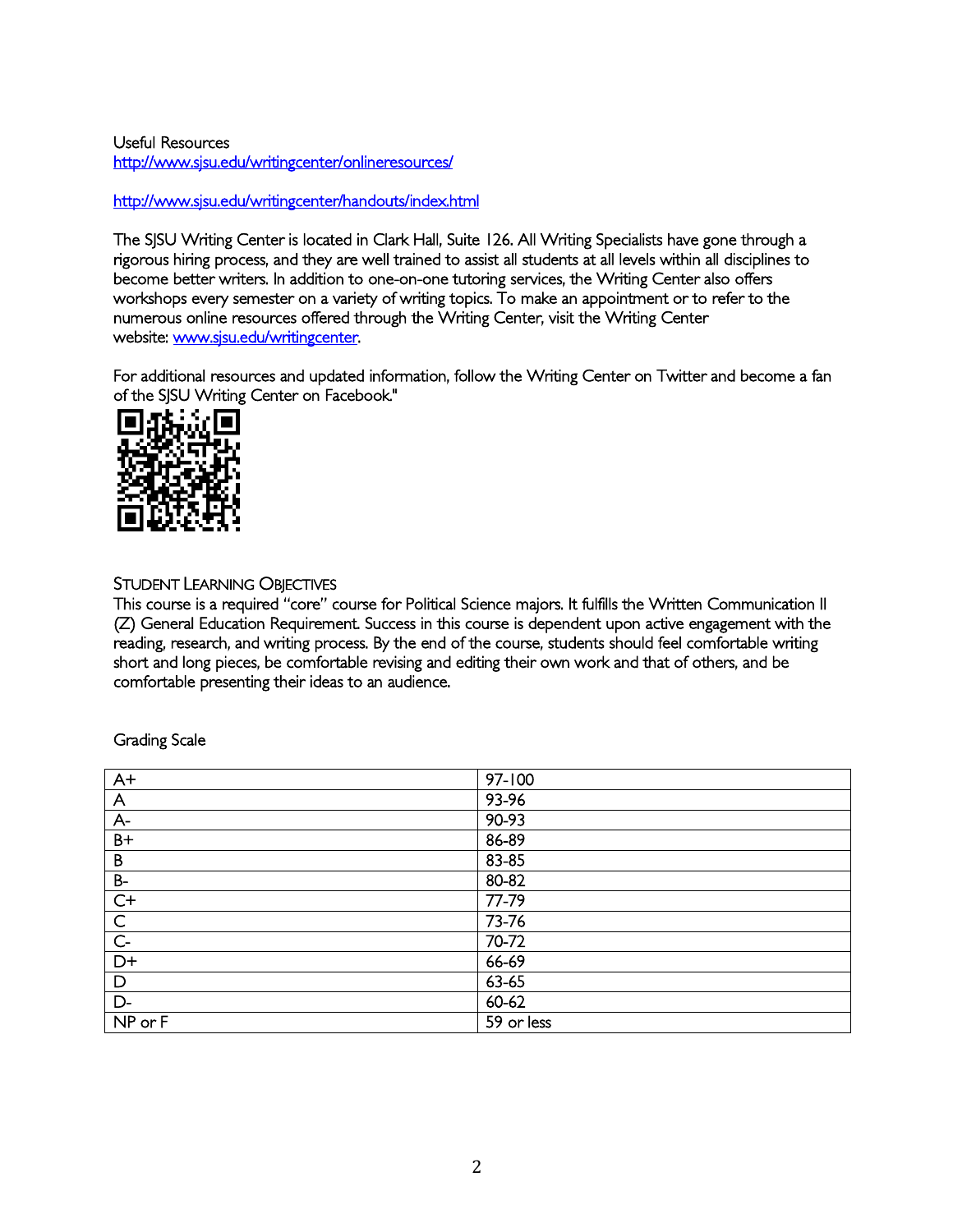# **GENERAL EDUCATION LEARNING OUTCOMES (GELOS)**

BY THE END OF THE COURSE STUDENTS SHOULD BE ABLE TO:

GELO 1:REFINE THE COMPETENCIES ESTABLISHED IN WRITTEN COMMUNICATION 1A AND 1B

GELO2: EXPRESS IDEAS EFFECTIVELY, INCLUDING IDEAS ENCOUNTERED IN MULTIPLE READINGS AND EXPRESSED IN DIFFERENT FORMS OF DISCOURSE

GELO3: ORGANIZE AND DEVELOP ESSAYS AND DOCUMENTS FOR BOTH PROFESSIONAL AND GENERAL AUDIENCES, INCLUDING APPROPRIATE EDITORIAL STANDARDS FOR CITING PRIMARY AND SECONDARY SOURCES.

# COURSE LEARNING OUTCOMES (CLOS)

BY THE END OF THE COURSE STUDENTS SHOULD BE ABLE TO:

CLO1: PRODUCE DISCIPLINE-SPECIFIC WRITTEN WORK THAT DEMONSTRATES UPPER-DIVISION PROFICIENCY IN LANGUAGE USE, GRAMMAR, AND CLARITY OF EXPRESSION.

CLO2: EXPLAIN, ANALYZE, DEVELOP AND CRITICIZE IDEAS EFFECTIVELY, INCLUDING IDEAS ENCOUNTERED IN MULTIPLE READINGS AND EXPRESSED IN DIFFERENT FORMS OF DISCOURSE.

CLO3: ORGANIZE AND DEVELOP ESSAYS AND DOCUMENTS FOR BOTH PROFESSIONAL AND GENERAL AUDIENCES.

CLO4: ORGANIZE AND DEVELOP ESSAYS AND DOCUMENTS ACCORDING TO APPROPRIATE EDITORIAL AND CITATION STANDARDS.

CLO5: LOCATE, ORGANIZE, AND SYNTHESISE INFORMATION EFFECTIVELY TO ACCOMPLISH A SPECIFIC PURPOSE, AND TO COMMUNICATE THAT PURPOSE IN WRITING.

| CLO                      | <b>ASSIGNMENT</b>                       | %  | DUE DATE         |
|--------------------------|-----------------------------------------|----|------------------|
| CLO I                    | GRAMMAR QUIZZES 1,2,3,4,5               | 15 | <b>VARIOUS</b>   |
| <b>CLO</b><br>1,2,3,4,5  | <b>SHORT WRITTEN RESPONSES</b><br>1,2,3 | 30 | 9/18, 9/27, 10/9 |
| <b>CLO</b><br>1,2,3,45   | <b>RESEARCH PROPOSAL</b>                | 15 | 10/16            |
|                          | <b>RESEARCH PAPER</b>                   | 25 | 11/29            |
| <b>CLO</b><br>2,3,4,5, ا | <b>CLASS PARTICIPATION</b>              | 10 |                  |
| <b>CLO</b>               | <b>POWER POINT PRESENTATION</b>         | 5  | 12/4, 12/6       |
| 2,3,4,5                  |                                         |    |                  |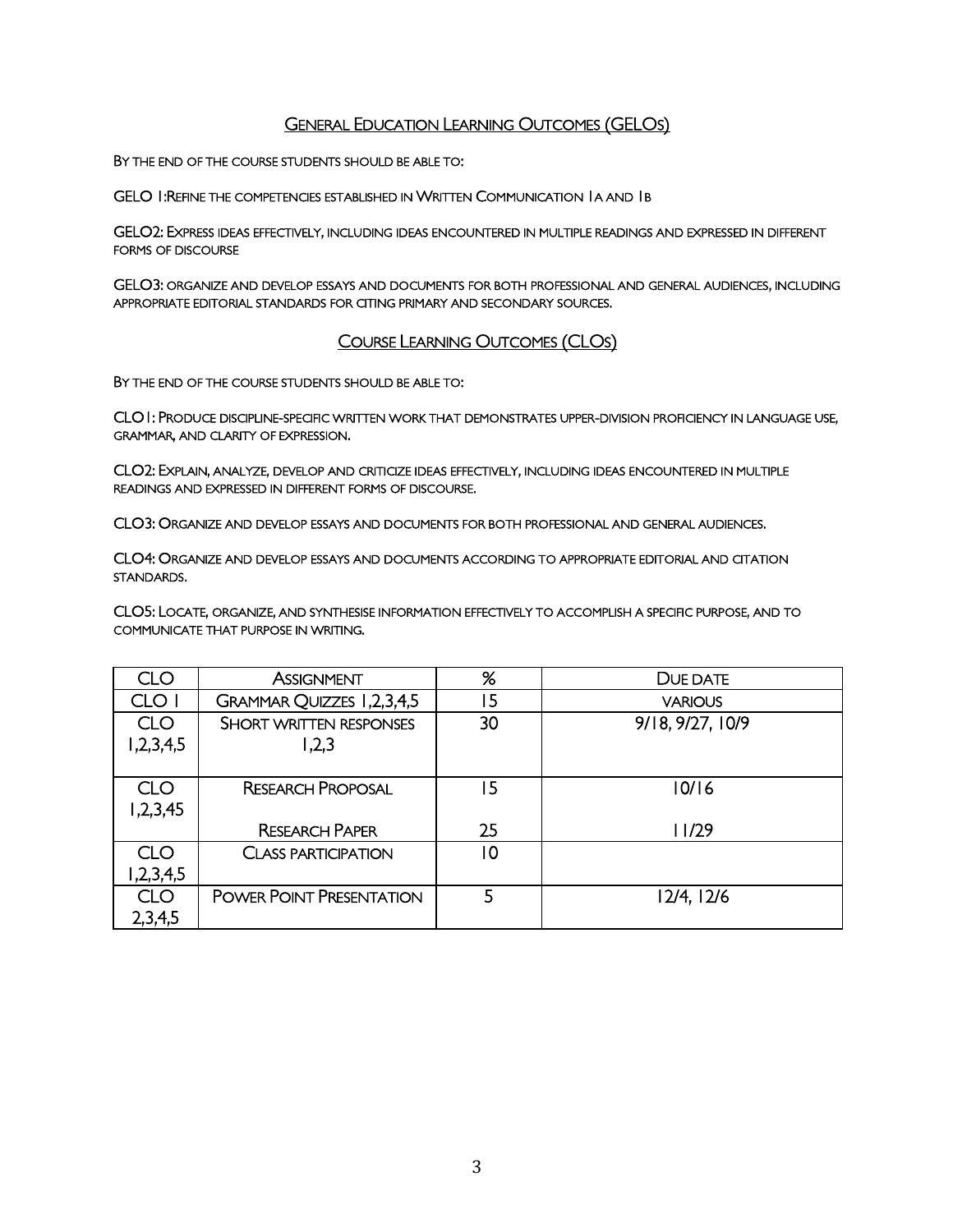#### **ASSIGNMENTS**

Grammar Quizzes (5 X 3%) You are required to take 5 grammar quizzes over the course of the semester. These will be posted on the Canvas system.

Short Written Responses  $(3 \times 5\%)$  The short responses will each be 500 words in length. Students will learn how to develop an analysis, thesis statement, outline, draft, reverse outline, redraft, edit, revise, and submit for each short response.

#### Research Proposal

The research proposal is composed of four sections: the cover page, a proposed research topic, a literature review based on this topic, and a bibliography.

The cover page should contain the name of the student, the name of the class, the name of the professor, the institution's details, a space for the word count, the title of the research topic, the date. This is the 'standard information' part of the proposal.

The research topic outlines in detail the student's interest in the subject and its significance for the study of politics. This is the 'so what?' part of the proposal. (500 words)

The literature review provides relevant context for the research topic. Suitable materials from scholarly sources are required. This is the 'I know what I am talking about' part of the proposal. (1000 words)

The bibliography is an accurate catalog of the materials to be used in the research paper. It is normally between 2-4 pages in length. This is the 'See, I know how to use MLA or APA' part of the proposal.

The materials from the research proposals will eventually be incorporated into the introduction to the research paper. This means that once you've perfected the proposal on the proposal, you've already written a good portion of the research paper and you've made an excellent plan for what you have left to do.

#### Research Paper

The research paper is 5000 words in length including the cover page, notes, and bibliography.

Students will submit multiple drafts for feedback over the course of the semester. The final version will be graded on the strength of the analysis, the elegance of the writing, the conventions of grammar and punctuation, and adherence to a citation style.

#### Power Point Presentation

At the very end of the course students will be required to present a summary of their research paper in PowerPoint or Keynote format to the class. Students will be limited to 5 slides, excluding a title slide, and a notes/bibliography slide. Each presentation will be limited to 4 minutes in duration, with one minute for Q & A (time permitting).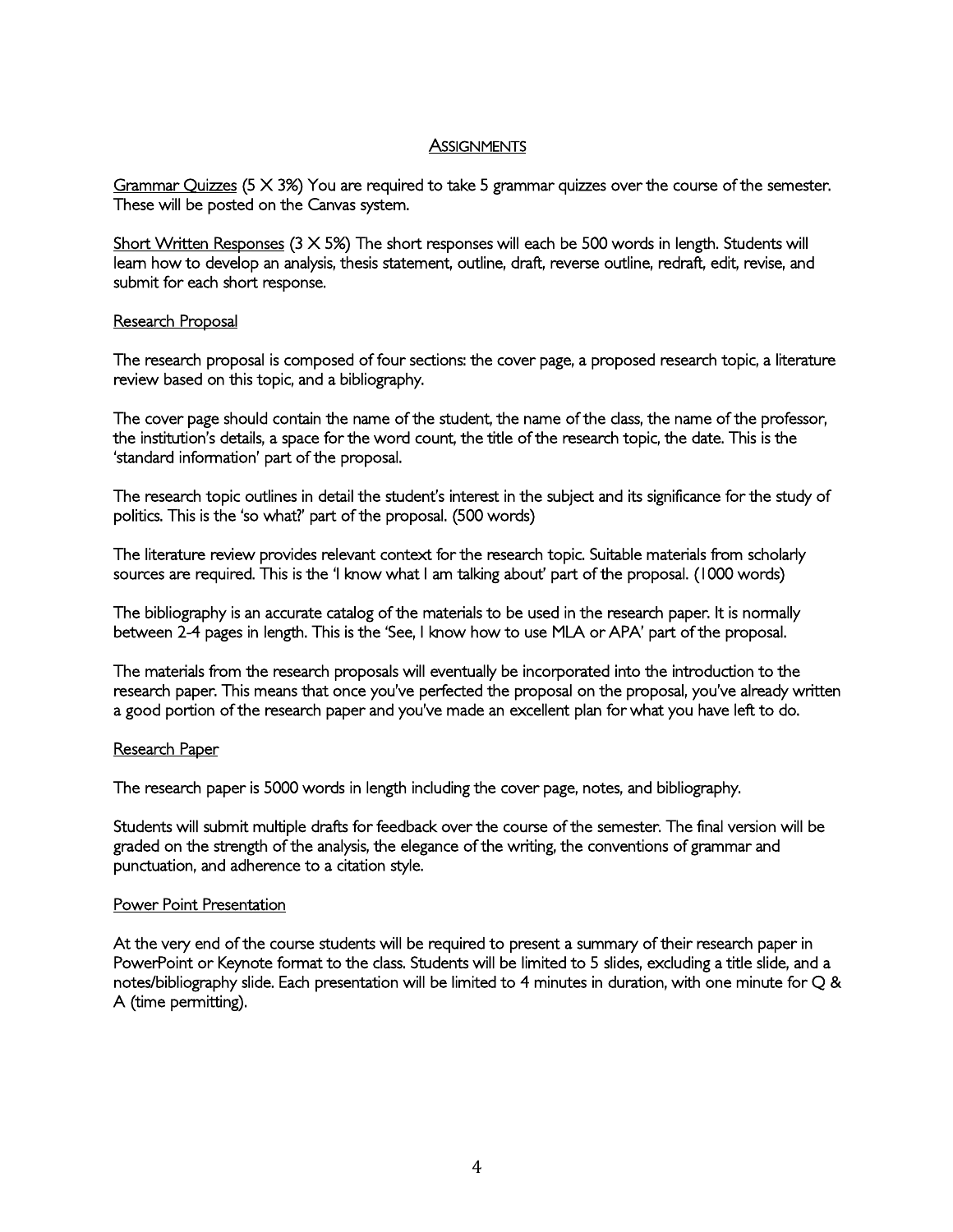# **CALENDAR**

|      | Date | Subject                                                                                                                                                                     |                                                                                                                                                                                                                                                              |
|------|------|-----------------------------------------------------------------------------------------------------------------------------------------------------------------------------|--------------------------------------------------------------------------------------------------------------------------------------------------------------------------------------------------------------------------------------------------------------|
|      | 8/2  | Introduction                                                                                                                                                                | The goal of the course: recognizing the demands placed on<br>writers today; different kinds of assignment in this course; writing<br>resources on campus; keeping and maintaining a portfolio;<br>journaling; developing strategies to improve your writing. |
|      |      |                                                                                                                                                                             | Topic: What do you want to get out of this course?                                                                                                                                                                                                           |
|      | 8/23 |                                                                                                                                                                             | Film: Bad Writing.                                                                                                                                                                                                                                           |
|      |      | Homework:<br>Reading: ('At a Glance' p.11 in The Everyday Writer (5th Edition)).                                                                                            |                                                                                                                                                                                                                                                              |
| 8/28 |      | Topic: Which areas of my writing need improvement?                                                                                                                          |                                                                                                                                                                                                                                                              |
|      |      | Writing Inventory – Bring 2 pages of your best writing to class (2)<br>copies).                                                                                             |                                                                                                                                                                                                                                                              |
|      |      | Activity: Hand a copy of your best writing to two other people<br>and ask for constructive feedback based on 'Peer Review' p.107-8<br>in The Everyday Writer (5th Edition). |                                                                                                                                                                                                                                                              |
|      |      | Grammar Quiz 1 Online: Comma Splices and Fused Sentences<br>Reading: pp.385-396                                                                                             |                                                                                                                                                                                                                                                              |
|      |      |                                                                                                                                                                             | Topic: Applying for jobs, internships, and scholarships. What are<br>employers looking for?                                                                                                                                                                  |
| 8/30 |      | Bring 2 hard copies of your résumé, a job, internship, or scholarship<br>posting, The Everyday Writer (5 <sup>th</sup> Edition), and a computer to class.                   |                                                                                                                                                                                                                                                              |
|      |      | Activity: Follow the instructions on Canvas.                                                                                                                                |                                                                                                                                                                                                                                                              |
|      | 9/4  |                                                                                                                                                                             | Topic: Common Grammar Mistakes                                                                                                                                                                                                                               |
|      |      |                                                                                                                                                                             | Bring 2 hard copies of your résumé, a job, internship, or scholarship                                                                                                                                                                                        |

posting, *The Everyday Writer* (5<sup>th</sup> Edition), and a computer to class.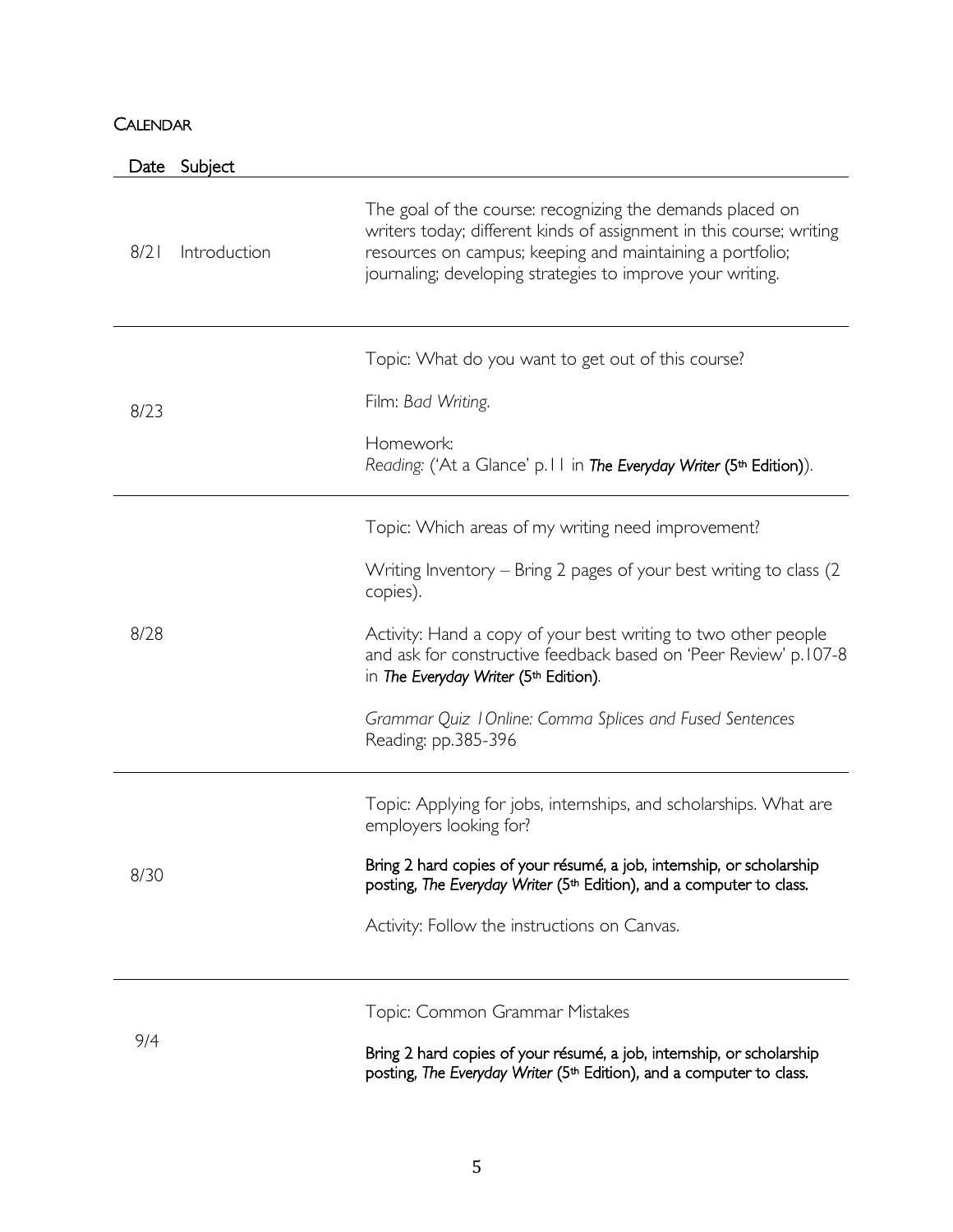|  |      | Activity: Finalize your résumé and application/scholarship letter.<br>Are you ready to send?                                                            |
|--|------|---------------------------------------------------------------------------------------------------------------------------------------------------------|
|  |      | Reading Assignment: TBA<br>Reading: Critical Reading (pp.129-150) Summary or Analysis?                                                                  |
|  |      | Grammar Quiz 2 Online: Commas<br>Reading: pp.400-410                                                                                                    |
|  |      | Topic: What's the difference between a summary and an analysis?<br>Assignment I                                                                         |
|  | 9/6  | Activity: Peer discussion and comparison of notes. Prepare your<br>500-word response for Assignment 1. Outlining.                                       |
|  |      | Reading Assignment: TBA<br>Reading: Critical Reading (pp.129-150) Summary or Analysis?                                                                  |
|  |      | Topic: Grammar Review                                                                                                                                   |
|  |      | Assignment I (DRAFT) due in class.                                                                                                                      |
|  | 9/11 | Activity: Meet the critics. Bring two copies of your first draft to<br>class. Peer review. (p. 106-8 in The Everyday Writer (5 <sup>th</sup> Edition))) |
|  |      | Grammar Quiz 3 Online: Sentence Fragments<br>Reading: pp.392-396                                                                                        |
|  |      | Topic: What worked best in drafting the paper? What did not?                                                                                            |
|  | 9/13 | Activity: Discussion. Reading aloud. Editing and Revising the draft.<br>Reverse Outlining.                                                              |
|  |      | Reading: Editing and Revising. (104-113). Reverse Outlining<br>handout.                                                                                 |
|  | 9/18 | Topic: Assignment 2                                                                                                                                     |
|  |      | Assignment   due in class                                                                                                                               |
|  |      | Assignment 2: Write a 500-word analysis of the article.                                                                                                 |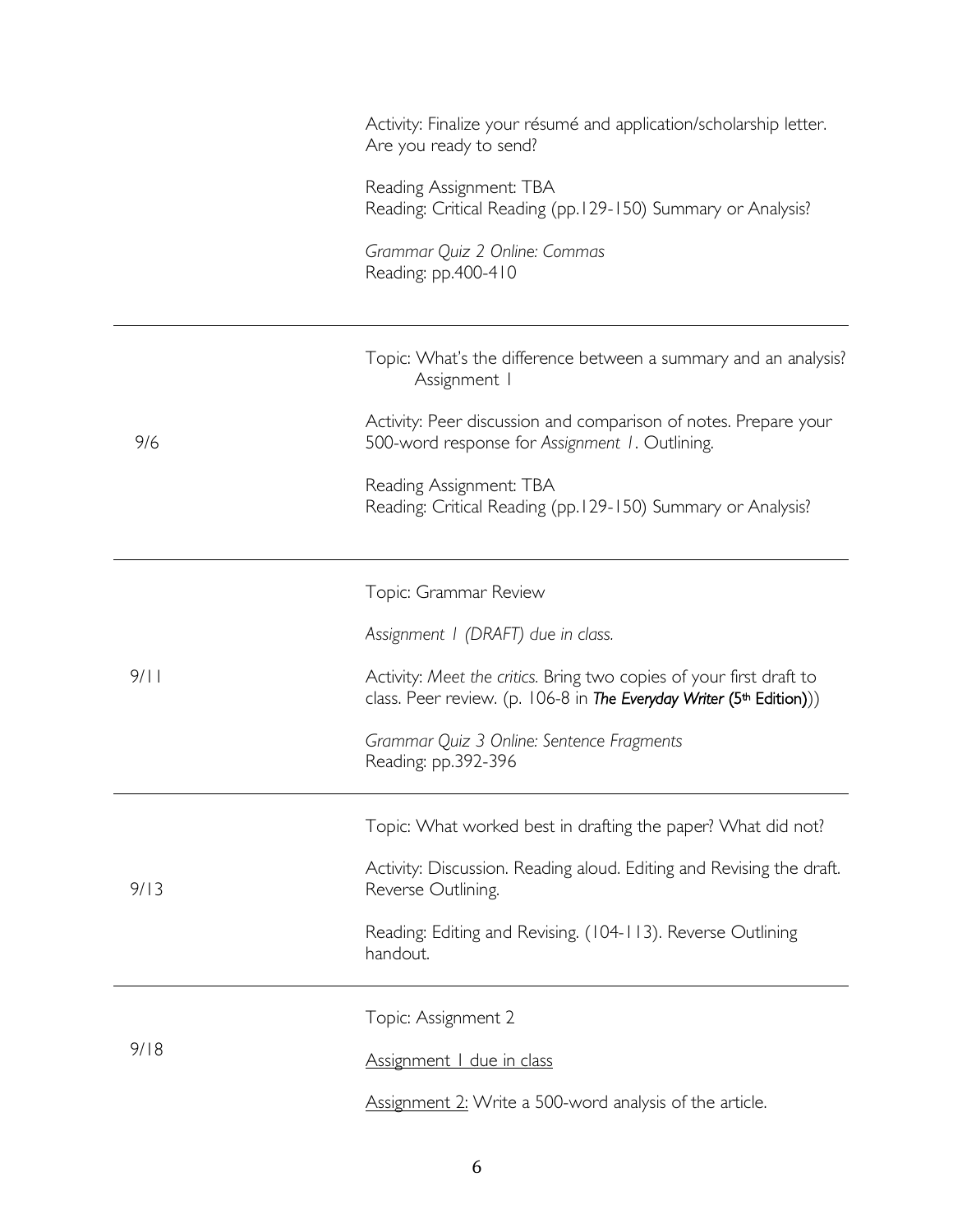|      | Reading: TBA<br>Reading: The Writing Process. 5 (esp. 5a-g)<br>Grammar Quiz 4 Online: Apostrophes<br>Reading: pp.419-422                                                                                                                                                                                    |
|------|-------------------------------------------------------------------------------------------------------------------------------------------------------------------------------------------------------------------------------------------------------------------------------------------------------------|
| 9/20 | Assignment 2 (DRAFT) due in class<br>Activity: Meet the critics. Bring two copies of the first draft of<br>submission to class. Peer review. (P. 106 in The Everyday Writer (5th<br>Edition)).<br>Activity: Preparing a submission to an outlet of your choice<br>Reading: Editing and Revising. (104-113). |
| 9/25 | Activity: Editing and Revising. Reverse Outlining.<br>Activity: Submit to an outlet of your choice. Place submission and<br>any correspondence in your portfolio.<br>Grammar Quiz 5 Online: Semicolons.<br>Reading: pp. 412-415                                                                             |
| 9/27 | Topic: 20 Years Hence.<br>Assignment 2 due in class<br>Submission due in class (include any correspondence).<br>Assignment 3: TBA. Write a 500-word analysis of the article.<br>Reading: Critical Reading (pp.129-150) Summary or Analysis?<br>Homework: TBA                                                |
| 10/2 | Assignment 3 (DRAFT) due in class<br>Activity: Meet the critics. Bring two copies of the first draft of<br>submission to class. Peer review. (p. 106 in The Everyday Writer (5th<br>Edition)))                                                                                                              |

10/4 Grammar Point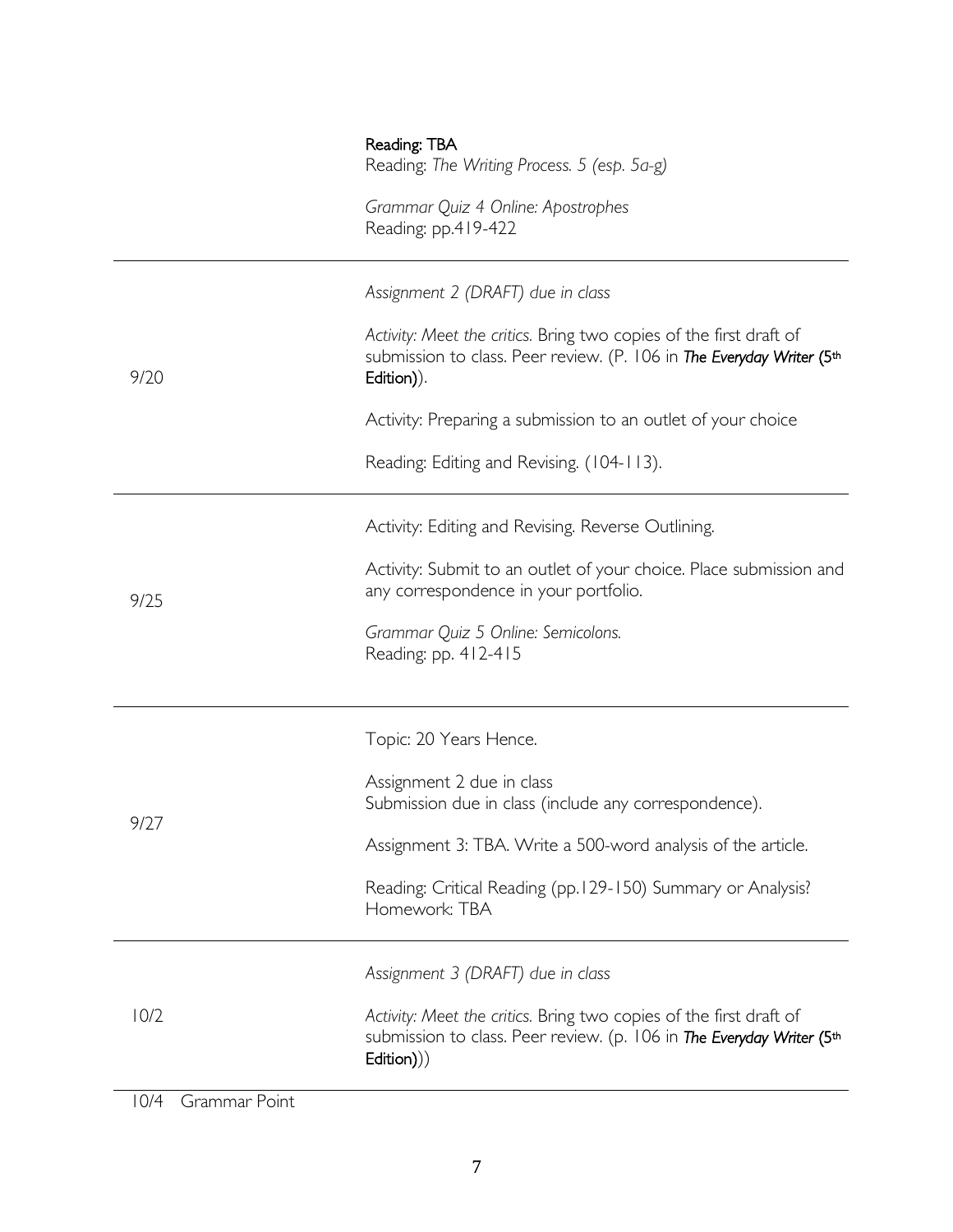|       | Activity: Editing and Revising. Reverse Outlining.                                                                                                          |
|-------|-------------------------------------------------------------------------------------------------------------------------------------------------------------|
|       | Activity: Submit to an outlet of your choice. Place submission and<br>any correspondence in your portfolio.                                                 |
|       | Reading: Preparing for a Research Project (pp. 187-241)                                                                                                     |
|       | Topic: Your Research Proposal                                                                                                                               |
|       | Activity: Brainstorming Your Research Topic.                                                                                                                |
| 10/9  | Assignment 3 due in class<br>Submission due in class (include any correspondence).                                                                          |
|       | Reading: Preparing for a Research Project (pp. 187-241)                                                                                                     |
|       | Topic: Your Literature Review                                                                                                                               |
|       | DRAFT Proposal due in class                                                                                                                                 |
| 10/11 | Activity: Meet the critics. Bring two copies of the first draft of your<br>proposal to class. Peer review. (p. 106 in The Everyday Writer (5th<br>Edition)) |
|       | Reading: The Writing Process (pp. 48-113)                                                                                                                   |
|       | Topic: Your Bibliography                                                                                                                                    |
| 10/16 | Research Proposal Due                                                                                                                                       |
|       | Reading: The Writing Process (pp. 48-113)                                                                                                                   |
|       | Library Shelf Walk - research                                                                                                                               |
| 10/18 | Reading: Preparing for a Research Project (pp. 187-241)                                                                                                     |
|       | Homework: Talk to a librarian (paul.kauppila@sjsu.edu). Identify<br>good research strategies. Find good sources for your proposal.                          |
| 10/23 | Library Shelf Walk - research                                                                                                                               |
|       | Reading: Preparing for a Research Project (pp. 187-241)                                                                                                     |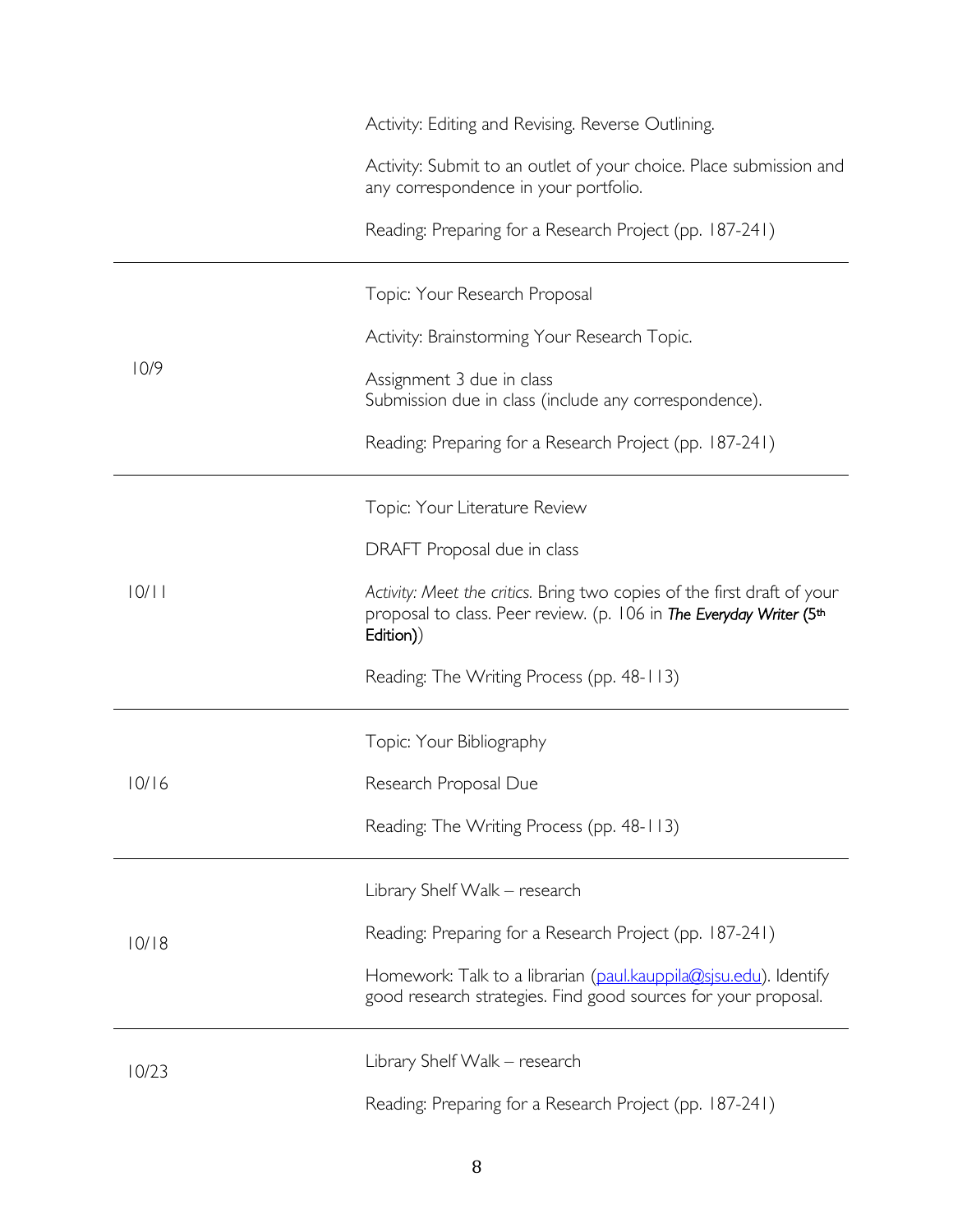|             | Homework: Talk to a librarian. Identify good research strategies.<br>Find good sources for your proposal. Write up your findings. |
|-------------|-----------------------------------------------------------------------------------------------------------------------------------|
|             | 5 page draft of research paper due (Introduction)                                                                                 |
| 10/25       | Activity: Reverse Outlining the Redraft                                                                                           |
|             | Topic: What's working and what isn't?                                                                                             |
|             | Activity: Editing and Revising the Draft of research paper                                                                        |
| 10/30       | Reverse Outlining the Draft                                                                                                       |
|             | Reading: Preparing for a Research Project (pp. 187-241)                                                                           |
|             | Topic: Developing Your Argument                                                                                                   |
| $ $ $ $ $ $ | Activity: Reading aloud                                                                                                           |
|             | Bring 7 clean pages (2 copies) to class.                                                                                          |
|             | Topic: Developing Your Argument                                                                                                   |
| 11/6        | Activity: Reading aloud                                                                                                           |
|             | 7 clean pages (2 copies) to class.                                                                                                |
| 11/8        | Writing the Draft (pp. 234-241)                                                                                                   |
|             | 10 clean pages (2 copies) to class.                                                                                               |
| 11/13       | Writing the Draft (pp. 234-241)                                                                                                   |
|             | 10 clean pages (2 copies) to class.                                                                                               |
| 11/15       | Writing the Draft                                                                                                                 |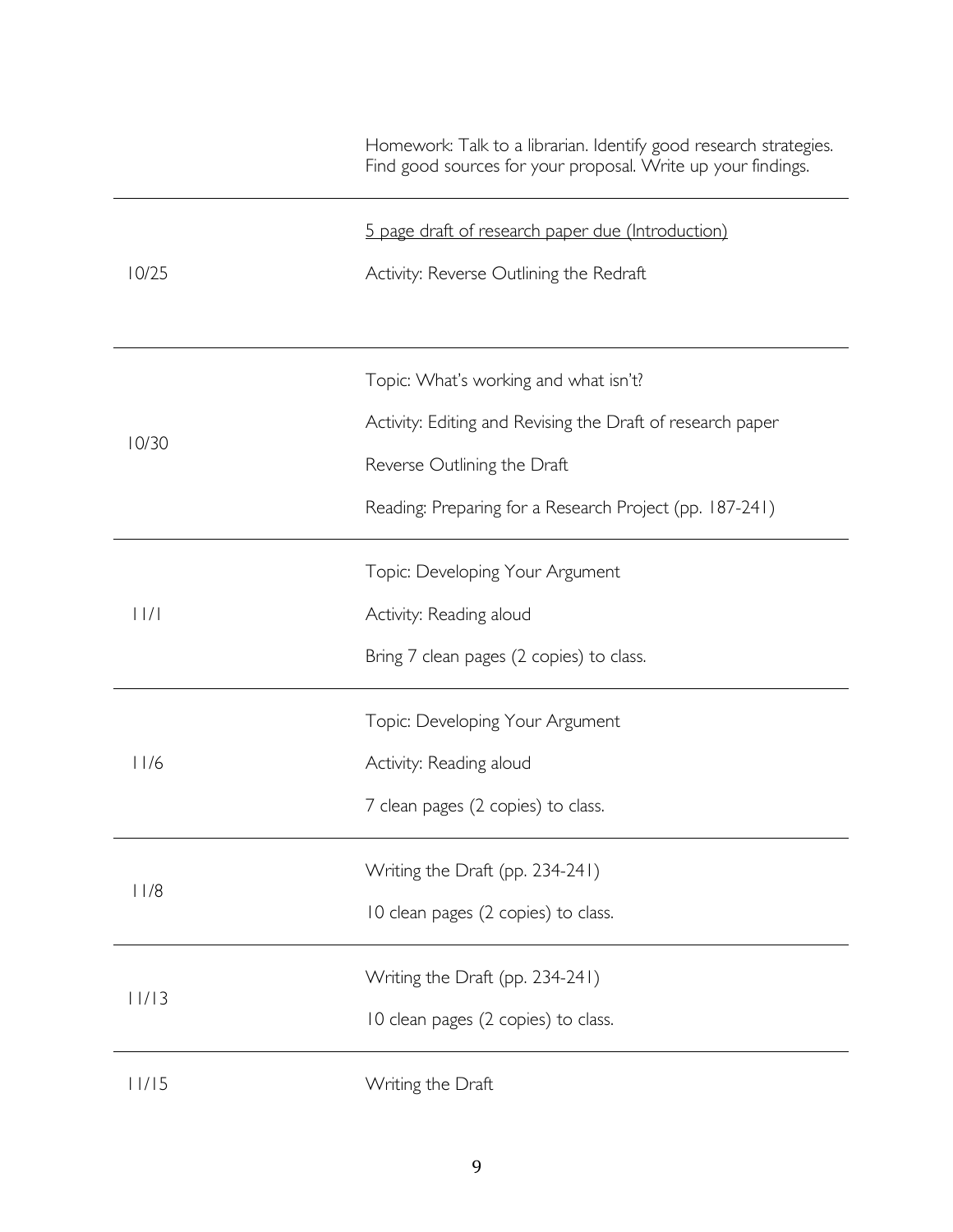|       | 15 clean pages (2 copies) to class.                                                                                                                  |
|-------|------------------------------------------------------------------------------------------------------------------------------------------------------|
|       | Writing the Draft                                                                                                                                    |
| 11/20 | 20 clean pages (2 copies) to class.                                                                                                                  |
| 11/22 | Thanksgiving                                                                                                                                         |
| 11/27 | Topic: the finishing line. And nowpresentations.<br>Finishing and Proofreading the Draft<br>Power Point - some helpful tips.<br>Edits and revisions. |
| 11/29 | <b>Power Point Presentations</b><br>Research Paper due.                                                                                              |
| 12/4  | <b>Power Point Presentations</b>                                                                                                                     |
| 12/6  | <b>Power Point Presentations</b>                                                                                                                     |

# Course Requirements

SJSU classes are designed such that in order to be successful, it is expected that students will spend a minimum of forty-five hours for each unit of credit (normally three hours per unit per week), including preparing for class, participating in course activities, completing assignments, and so on. More details about student workload can be found in University Policy S12-3 at http://www.sjsu.edu/senate/docs/S12-3.pdf."

Because this is a 3-unit course, students can expect to spend a minimum of 9 hours per week preparing for and attending classes and completing course assignments. Careful time management will be required to keep up with readings and assignments in an intensive course such as this one.

#### Political Science Program Learning Outcomes

Upon completion of the Political Science major program, students should be able to demonstrate the following learning outcomes.

#### PSPLO1: Breadth

Students should possess a broad knowledge of the theory and methods of the various branches of the discipline.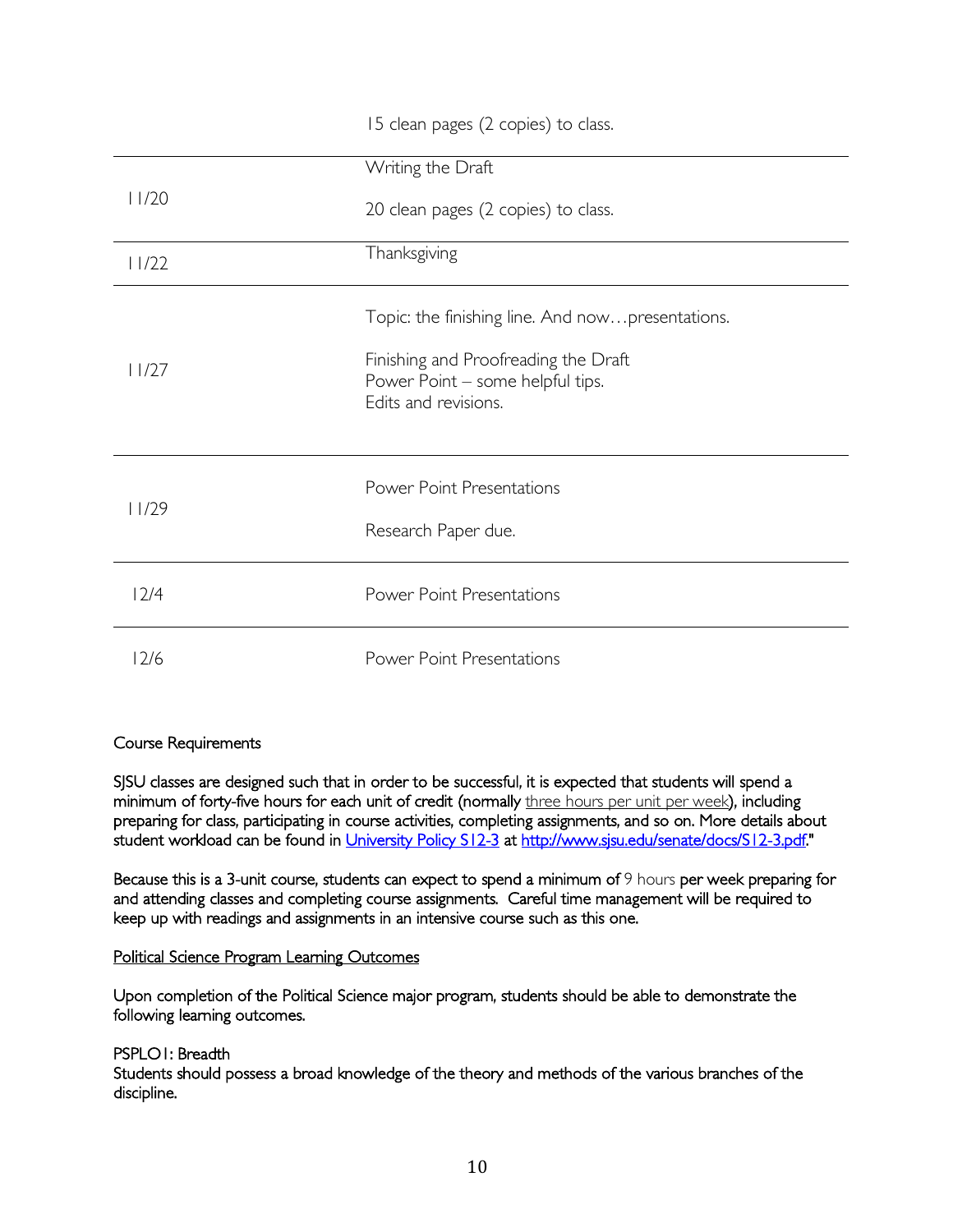### PSPLO2: Application

Students should be able to apply a variety of techniques to identify, understand, and analyze domestic and international political issues and organizations.

#### PSPLO3: Disciplinary methods

Student should be able to formulate research questions, engage in systematic literature searches using primary and secondary sources, have competence in systematic data gathering using library sources, government documents, and data available through electronic sources, should be able to evaluate research studies, and should be able to critically analyze and interpret influential political texts.

#### PSPLO4: Communication Skills

Students should master basic competencies in oral and written communication skills and be able to apply these skills in the context of political science. This means communicating effectively about politics and/or public administration, public policy, and law.

#### PSPLO5: Citizenship

Students should acquire an understanding of the role of the citizen in local, state, national, and global contexts and appreciate the importance of lifelong participation in political processes.

### UNIVERSITY POLICIES

Per University Policy S16-9, university-wide policy information relevant to all courses, such as academic integrity, accommodations, etc. will be available on Office of Graduate and Undergraduate Programs' Syllabus Information web page at http://www.sjsu.edu/gup/syllabusinfo/"

#### ACADEMIC INTEGRITY STATEMENT

Your own commitment to learning, as evidenced by your enrollment at San José State University, and the University's Academic Integrity Policy requires you to be honest in all your academic course work. Faculty members are required to report all infractions to the Office of Student Conduct and Ethical Development. The policy on academic integrity can be found with the Office of Student Conduct and Ethical Development at http://sa.sjsu.edu/student\_conduct

# CAMPUS POLICY IN COMPLIANCE WITH THE AMERICANS WITH DISABILITIES ACT

If you need course adaptations or accommodations because of a disability, or if you need special arrangements in case the building must be evacuated, please make an appointment with me as soon as possible, or see me during office hours. Presidential Directive 97-03 requires that students with disabilities requesting accommodations must register with DRC to establish a record of their disability.

CLASSROOM BEHAVIOR: STUDENT RIGHTS & RESPONSIBILITIES See http://www.sjsu.edu/senate/s90-5.htm about Academic Senate Policy S90-5

PLAGIARISM See http://sa.sjsu.edu/student\_conduct (Office of Student Conduct & Ethical Dev)

#### DEPARTMENTAL WRITING POLICY

Students of political science should develop the ability to write in clear, grammatical English. Spelling and grammar count! Students must take care that appropriate citations are used. Direct